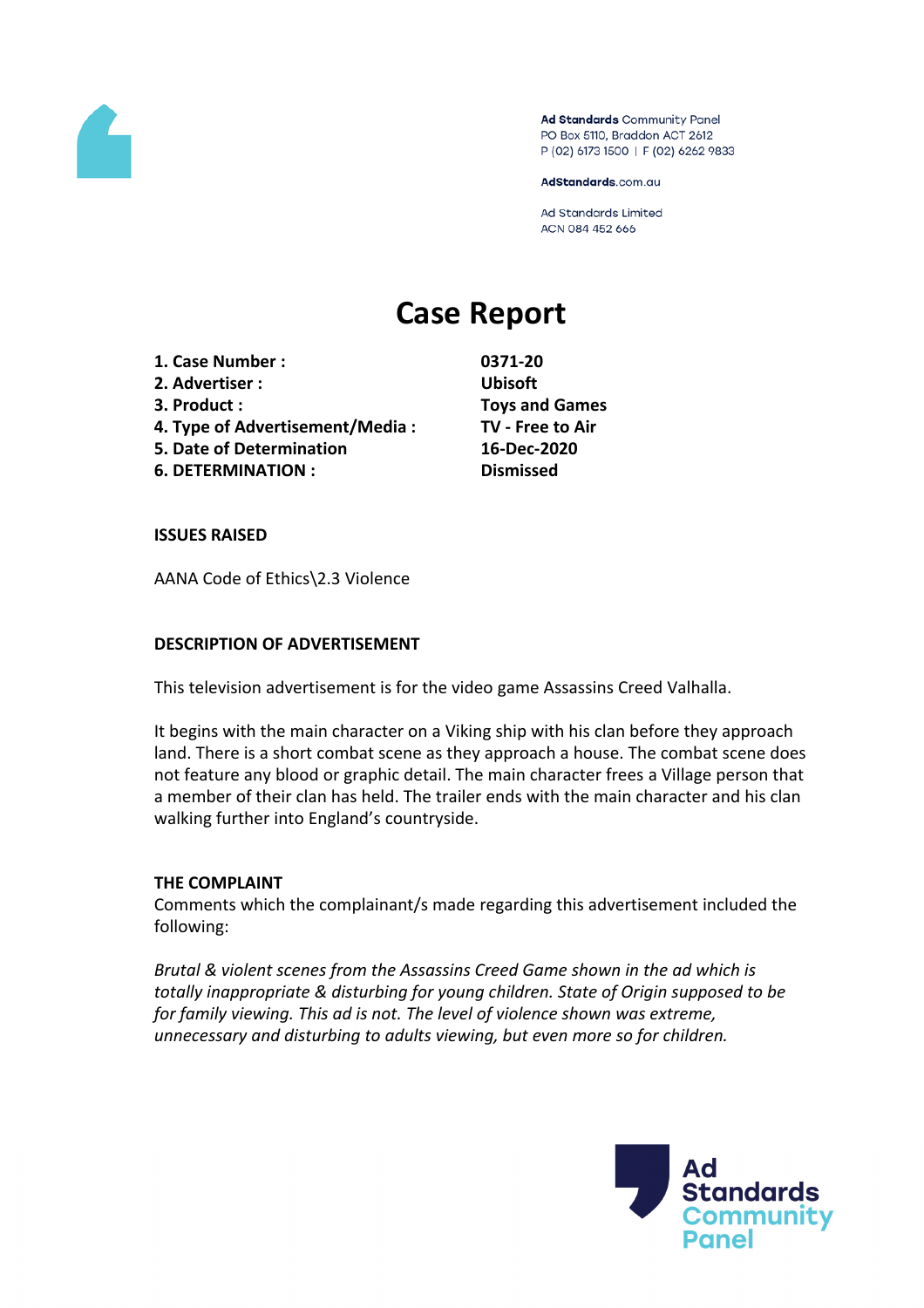

# **THE ADVERTISER'S RESPONSE**

Comments which the advertiser made in response to the complainant/s regarding this advertisement include the following:

*The advertisement under complaint is a 60 second trailer for the video game titled Assassin's Creed Valhalla, where players play as a fictional Viking warrior, Eivor, as they lead their clan of Norseman to find settlement in England.*

*This advertisement is part of a wider digital advertising campaign with Nine across a variety of inventory nationally. This included digital display on their website targeting Males ages 18-39, along with a 'Gamer' audience segment. The TV spot was run across 9Now. The 30 second cut of the advertisement under complaint was run targeting the Male 18-39 & Gamer audience mentioned above. The 60 second version was used solely during the three NRL State of Origin games on November 4th , 11th and 18th. Our intention of this creative was to continue to reach our target audience in a setting that is traditionally popular for this age bracket (NRL/State of Origin, late weeknight timing). Nine ensured that this creative was set up to be served after 8pm and only to people 18+ (in addition to the MA15+ rating clearly indicated on the ad).*

*As stated in the advertisement description, the advertisement features Eivor in a pieceto-camera explaining how he and his Viking clan plan to enter and raid England. The advertisement is dark and moody in it's setting, however the script portrays a tongue in cheek explanation of a historical time of Viking raids. The Assassin's Creed series, including Assassin's Creed Valhalla, does feature violence and killing, however this is always justified by the historical context of each game – this time set in England's Dark Ages depicting Vikings.*

*The intention of the advertisement is to convey the game's key features:*

*• Raiding play – meaning players will be able to travel and discover new countries as a Viking and fight for settlement as true Vikings did*

*• Set in Ninth Century AD. – the setting is very clear with use of Vikings and Kingdoms. The game depicts a historically accurate setting and includes a combination of history and Norse mythology.*

*• Action Adventure Mature Game – indicted by the MA15+ rating and use of weapons in the creative*

*In respect to violence specifically, while the creative does feature weapons and fighting, the creative does not show any blood, adult content or obvious weapon to person contact (dirt can be seen flying as one person is kicked while the other is hit in the foot), lessening the impact. The trailer shows no graphic detail nor any violence that isn't justified by the historical setting of the game and therefore we believe it complies with the guidelines (section 2 – 2.3 Advertising shall not present or portray violence unless it is justifiable in the context of the product or service advertised).*

*Additionally, the creative does not feature any:*

*• Discrimination or vilification*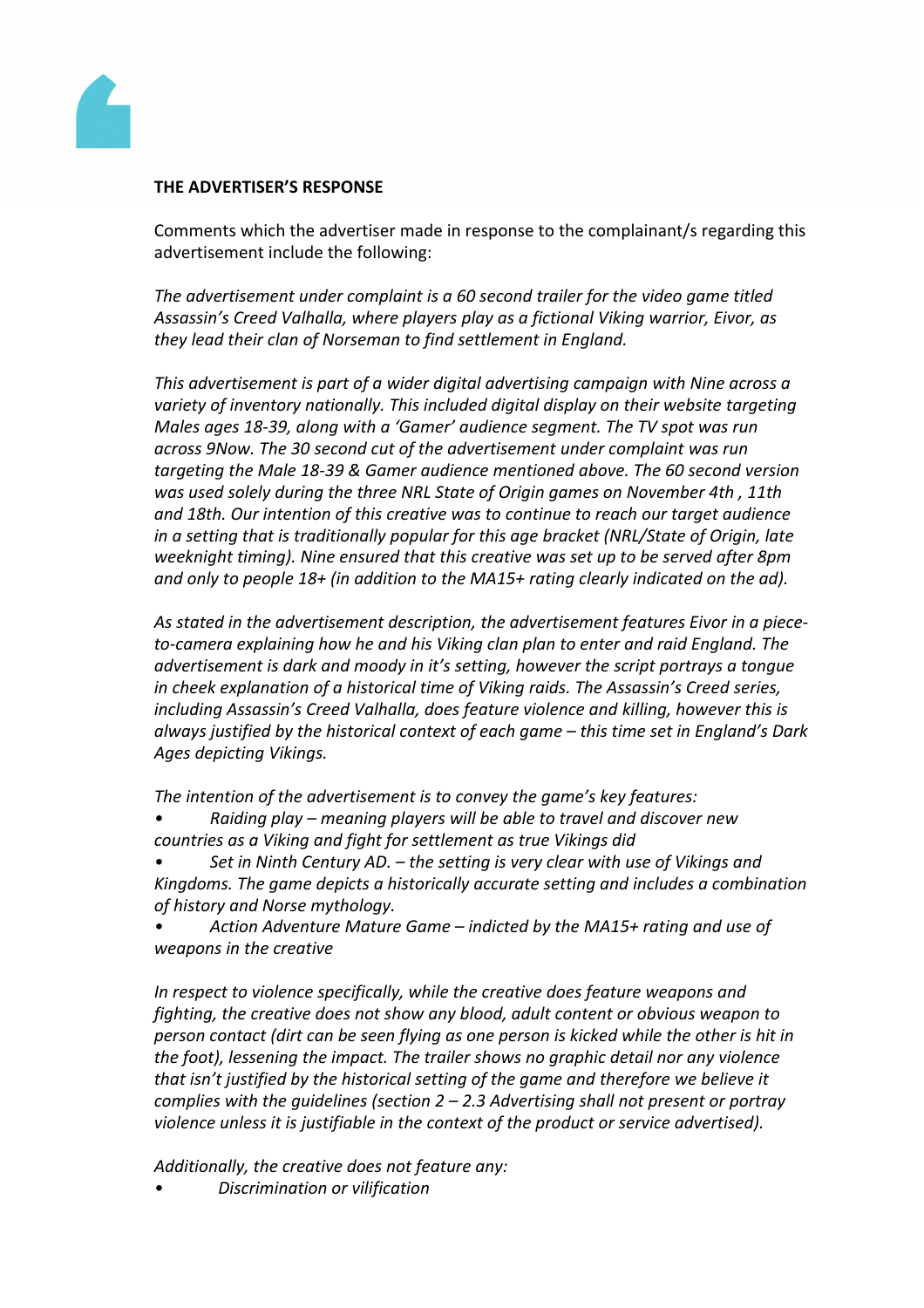

- *Exploitative and degrading content*
- *Sex, sexuality and nudity*
- *Adult Language*
- *Health and Safety concerns.*

*Lastly, Computer and Video Games are classified by the Australian Classification Board, an official Australian Government agency. Assassin's Creed Valhalla has been classified MA15+ and is intended for audiences of 15 years of age and over, which has been cleared labelled on all advertising material including the advertisement under complaint.*

# **THE DETERMINATION**

The Ad Standards Community Panel (Panel) considered whether the advertisement breaches Section 2 of the AANA Code of Ethics (the Code).

The Panel noted the complainant's concern that the advertisement showed brutal & violent scenes which is totally inappropriate and that the level of violence shown was extreme, unnecessary and disturbing to children and adults viewing.

The Panel viewed the advertisement and noted the advertiser's response.

## **Section 2.3 Advertising or Marketing Communications shall not present or portray violence unless it is justifiable in the context of the product or service advertised.**

The Panel noted the Practice Note for the Code includes: "Depiction of violence to promote a violent game may be acceptable provided it is relevant to the product advertised."

## **Does the advertisement contain violence?**

The Panel noted that the advertisement features a character speaking to camera about his plans to take over England. The Panel noted that the advertisement is one minute long and follows the character as he leaves a boat and comes to shore.

The Panel considered that the advertisement is highly stylised and does not contain any imagery of blood or gore, and that the whole advertisement is shown in muted colours. The Panel considered that the advertisement does contain imagery of weapons and a building on fire, however noted that there is only one fighting scene, a one four second scene showing the main character fighting two others.

The Panel considered that the actual violence in the advertisement would be considered by most members of the community to be moderate.

#### **Is the violence justifiable in the context of the product or service advertised?**